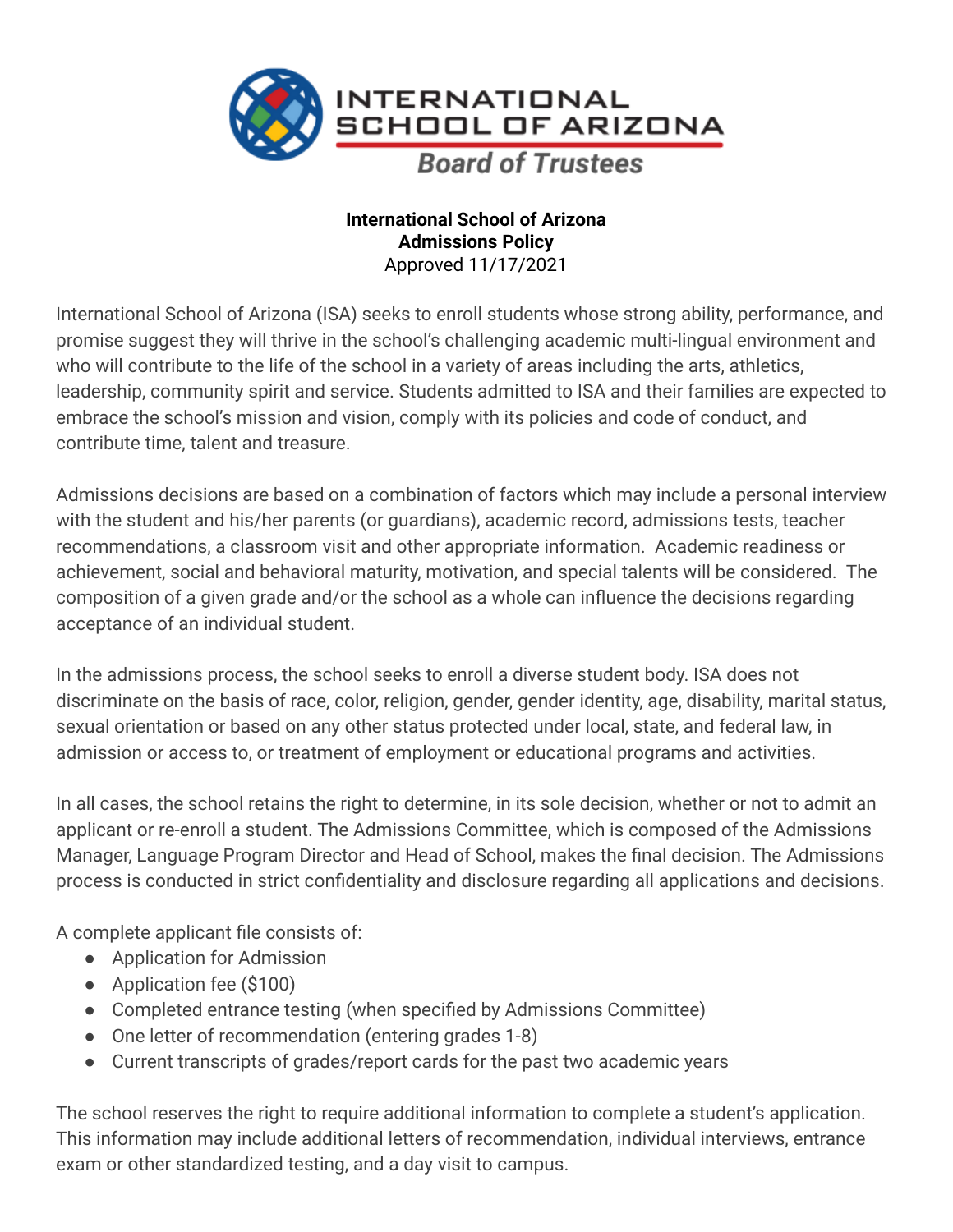For those who are qualified, enrollment is dependent on available space. Preference is given to children or grandchildren of alumni and siblings of currently enrolled students. When there are more qualified candidates than openings available, the school will maintain an unranked waitlist. As space opens, the Head of School will decide which candidate(s) to admit based on the composition of the current class, qualifications of the candidates, and the individual match with the school.

Applications for admission are dated upon submission. All factors being equal, preferential consideration is given to earlier dated applications. All admissions decisions are need-blind. An offer of admission in no case implies an offer of financial aid. All admissions decisions are final. Prospective students who are declined for admission may reapply after one full academic term.

The school recognizes the right of their students and their families to visit and consider other schools at any time and to hold preliminary discussions regarding admission without notifying the school. No penalties on families considering other schools, such as withholding of enrollment contracts, shall be levied on families unless the family is already under contract. In the process of filing application for admissions, however, the student's family should advise the present head that discussions are in progress and authorize, preferably in writing, the release of a transcript and other pertinent data at the request of the school considering the applicant. Upon request, and as promptly as possible, the school should send such records to another school to which a student has applied.

The school should not offer a place to a student without first receiving an official transcript (or its equivalent) from the student's present school (if applicable). The school should make clear to admission candidates all dates pertaining to application procedures. The school gives each accepted candidate 72 hours to accept or reject the offer of a place. After 72 hours, the offer is withdrawn. If financial assistance is sought, the school should make clear to applicants all procedures and dates involved in financial aid determination.

The parents of an accepted applicant should be informed of the full costs of the forthcoming school year before being required to sign an enrollment agreement.

Once the applicant receives notification of an offer of a place, ISA requires the parent/guardian to complete an Enrollment packet. Part of this packet contains the Enrollment Agreement which is made and entered into by and between the International School of Arizona and the Financially Responsible Party ("FRP") for the student. This agreement is renewed each academic year. The agreement contains terms & conditions outlining payment options & procedures, ISA handbook acceptance, and indemnifications.

Once the parent/FRP signs an enrollment agreement, and they henceforth request a withdrawal from the school, the following applies:

● The application fee is non-refundable.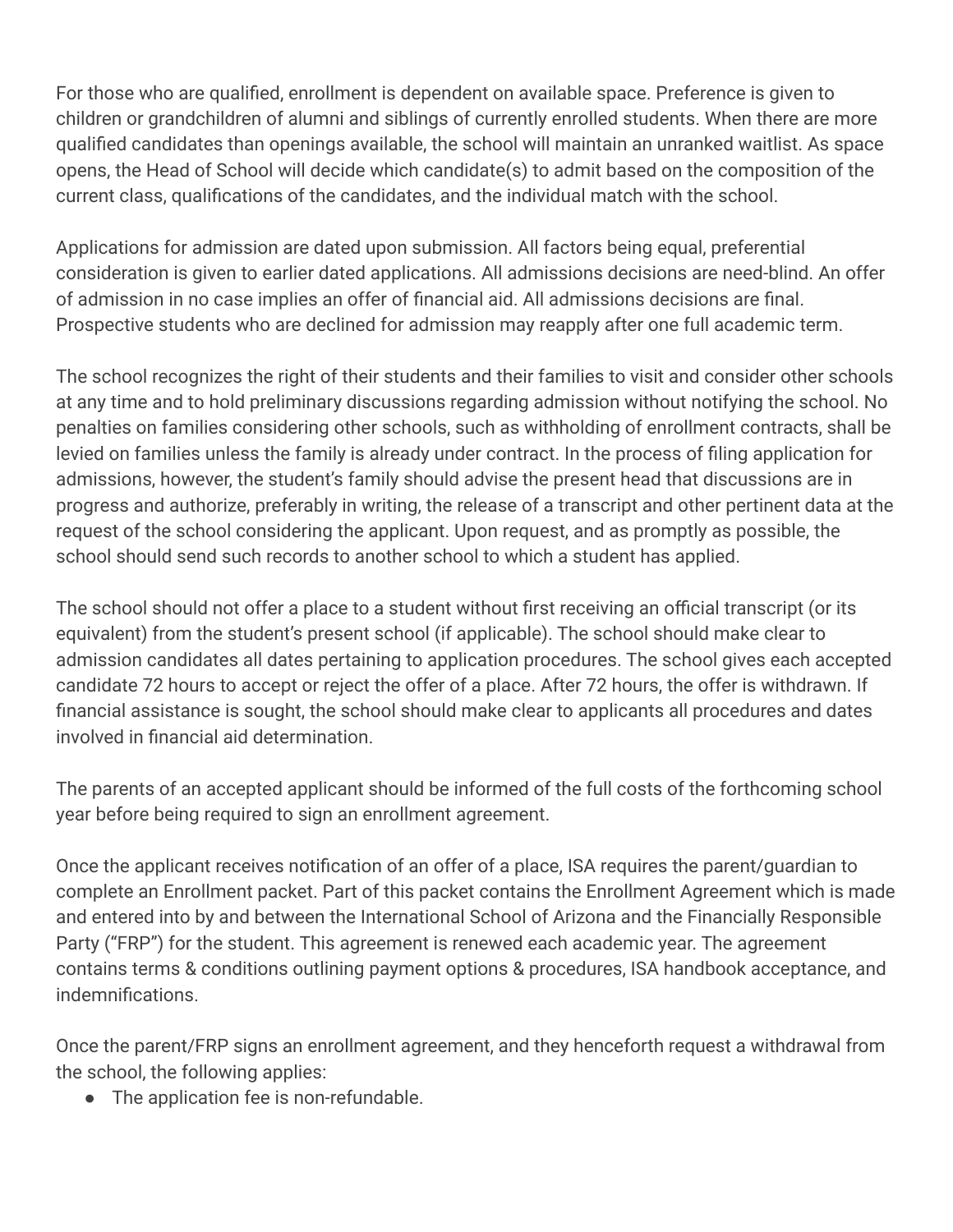- The tuition deposit that is due at the time of enrollment is non-refundable. This policy also applies if the family withdraws before the start of the school year or before their designated start date during the school year; in all cases they will lose their deposit..
- If the family withdraws after the designated start date at any time during the academic year, they will lose the deposit + be liable for the total tuition of that academic year.
- Any tuition collected after the student's designated start date will be non-refundable.

Please note that only the following cases will be considered for refunds on tuition upon withdrawal:

- Serious illness verifiable by a doctor's written statement that the illness prevents the student from attending a school.
- Involuntary relocation imposed by the parent's or FRP's employer. This is upon receipt of an official letter from the employer.
- Cases which fall under ISA's Hardship Policy:
	- o Families who suffer serious hardship and major setbacks during the academic year (i.e. parental death, serious illness, spousal abandonment), must send a letter about their circumstances to the Admissions office. Each case will be treated individually and confidentially to determine financial aid/scholarships.

## **To withdraw a student, please request a withdrawal form from the Admissions office: admissions@isaz.org.**

# **Additional policy information for PK1 to PK3**

### **Attendance options and changes:**

ISA offers three different attendance options for PK1, PK2, and PK3 classes. Parents can elect to send their children to school (1) Three full days per week on Tuesdays, Wednesdays and Thursdays [from 8:30 am to 2:30 pm], (2) Five half-days per week [from 8:30 am to 12:00 pm], or (3) Five full days per week [from 8:30 am to 2:30 pm]. When enrolling a child in PK, the tuition management system will automatically assume the Five Full Day option.

PK1 to PK3 parents/guardians can request a change in their attendance option from part-time to full-time (i.e. from 5 half or 3 full days to 5 full days) during the academic year. To do so, they must first notify the Admissions office, as a one-week notice is required for any change in enrollment. Please note that changes will only be accepted if there is space in the desired class. The tuition increase will be added pro-rata to the remaining due balance in accordance with the chosen payment plan.

### **Entrance age for PK2 and PK3**

ISA has a cut-off date of July 31 for children entering PK2 and PK3. This means that a child needs to be two years old on or before July 31 to enroll in a PK2 class, and three years old on or before July 31 to enroll in a PK3 class.